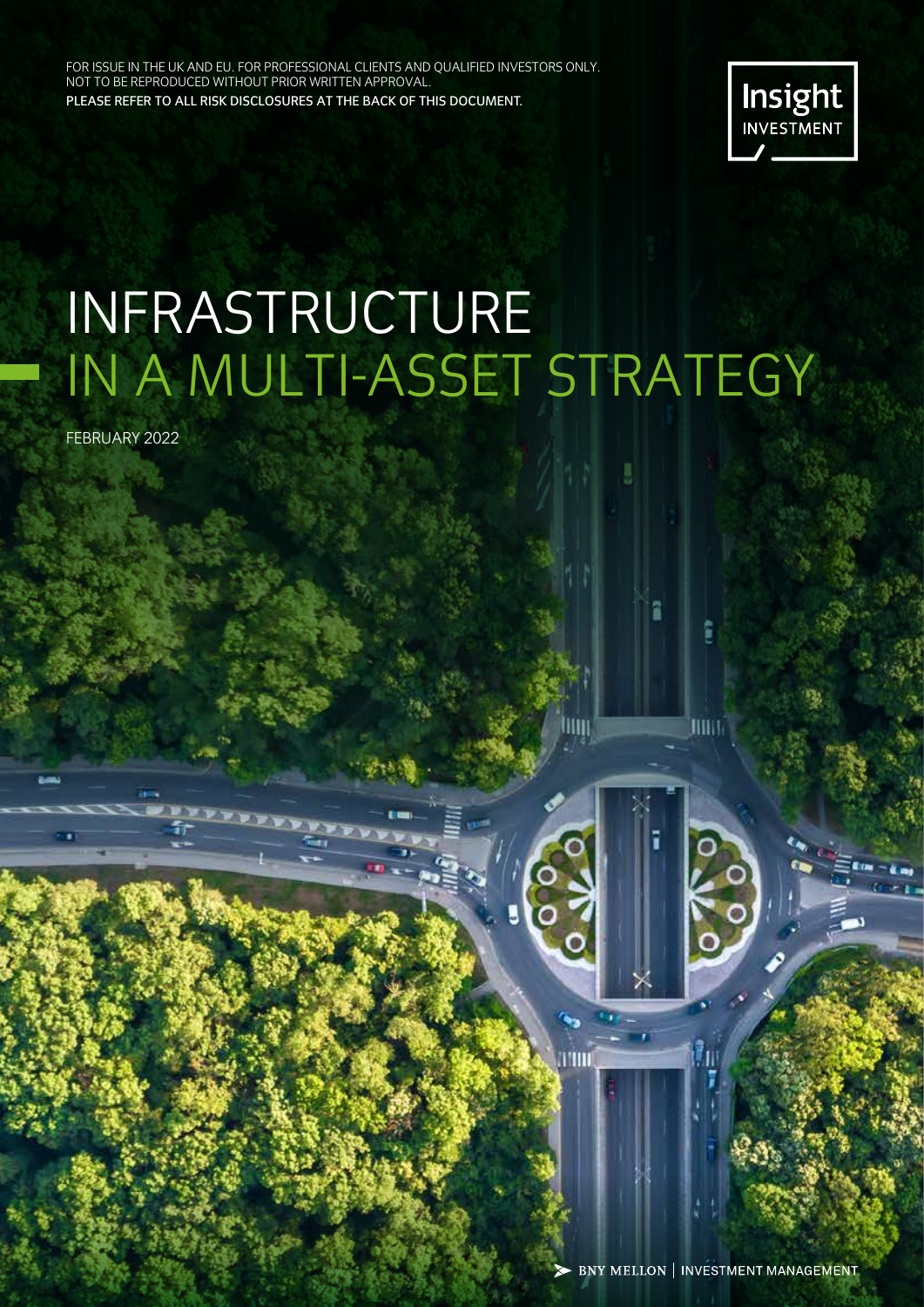# EXECUTIVE SUMMARY

- The listed infrastructure market is growing rapidly in size, with new companies helping to finance a societal shift in infrastructure demand.
- We believe this evolution is creating assets that fit well within a multi-asset strategy, particularly as they are more resilient to changes in the economic cycle. We have been shifting the composition of our holdings to take advantage of this opportunity.
- Given a focus on social and environmentally supportive infrastructure, many of these assets are of natural interest to investors seeking to invest responsibly, but engagement is key to ensure that their ESG goals are being carried through.
- Infrastructure has been a core element of our multi-asset strategy for many years. Our focus has been on less economically sensitive parts of the infrastructure universe – concentrating on assets that produce stable longterm cashflows, often linked to inflation, that can have a low beta to global equities.

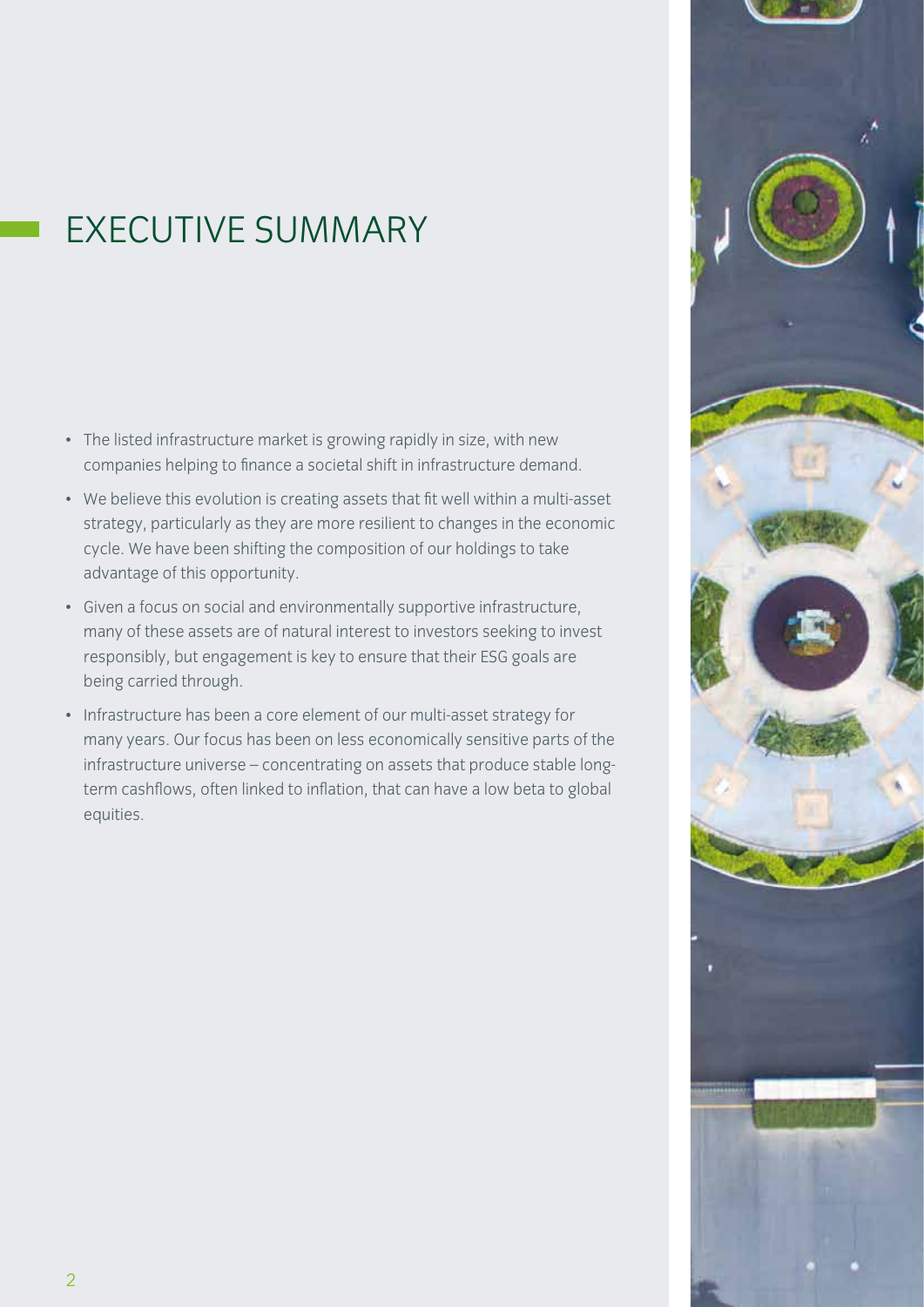### A LARGER, DEEPER MARKET PROVIDING A BROADER OPPORTUNITY SET

With investors increasingly looking for real assets and stable cash flows, the listed infrastructure sector has grown rapidly. While providing global exposure, the regulatory framework and investor demand has led the UK market to be an attractive hub and focal

Figure 1: The number of listed closed-end infrastructure companies has trended higher



point for listing of closed ended investment companies. By the end of 2021 there were over 30 listed infrastructure companies (see Figure 1) with a total market capitalisation of over A\$50bn.

Figure 2: As more companies launch, so the market opportunity set has diversified



# SOCIETAL SHIFTS ARE CREATING NEW OPPORTUNITIES

Many newer companies are seeking to finance projects which are being driven by a societal shift in infrastructure demand. Renewable energy has grown to become a significant part of the sector – initially financing projects such as windfarms and solar power, but evolving to encompass projects such as anaerobic digestion, which use bacteria to turn biomass into energy, battery

storage, or that seek to monetise energy efficiency gains. A more recent innovation is accessing digital infrastructure, financing subsea fibre cables and wireless networks to improve access to communication services. The market has expanded from being primarily UK focused, to include projects across Europe and more recently the US.

<sup>1</sup> Source: Insight and Bloomberg. Data as at 28 January 2022. <sup>2</sup> Source: Insight and Bloomberg. Data as at 28 January 2022. Encompasses all fully UK listed closed end investment companies in the infrastructure sector.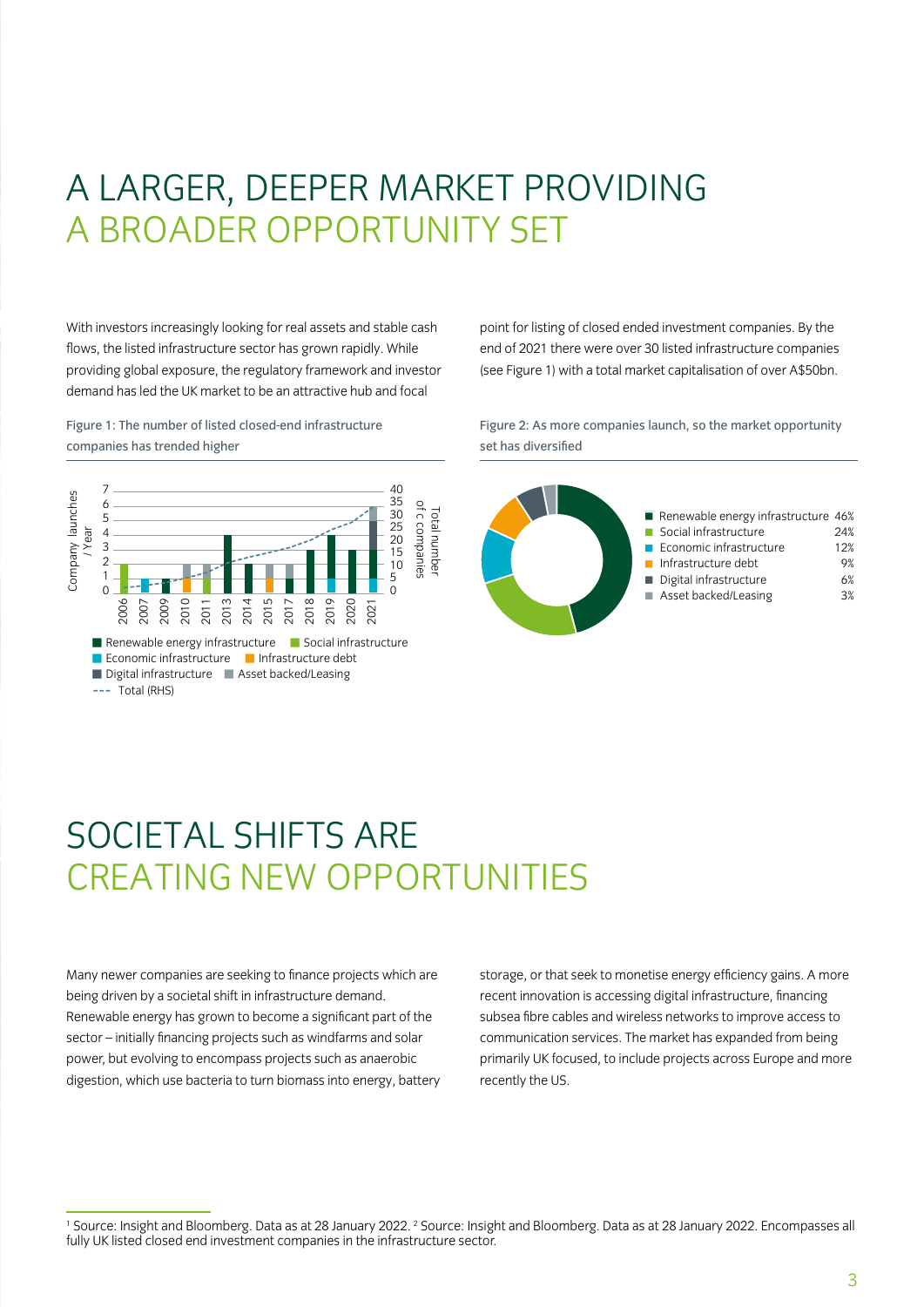# ASSESSING THE ECONOMIC SENSITIVITY OF INFRASTRUCTURE INVESTMENTS

Historically, infrastructure investments have been broadly categorised as either social or economic in nature; we outline the types of characteristic we would expect within these categories below:

### SOCIAL INFRASTRUCTURE

- Provides essential services for society (e.g. provision of education, health care, transport, social housing and other assets required for public services)
- Procured and funded through long-term concessions programs (e.g. private finance initiative (PFI), public private partnership (PPP) and other government programmes)
- Concessions provide availability-based revenue streams with some inflation linkage
- Yield likely to be the main component of total returns
- Key risks around ensuring availability of assets, management of costs, and retrospective changes to regulation

### ECONOMIC INFRASTRUCTURE

- Supports economic development and enables movement of people, goods and information (e.g. regulated utilities, communication infrastructure, renewable energy, transportation and transmission assets)
- Funded through long-term concessions, private sector investment and end-user payments
- Higher potential for capital appreciation
- Key risks include pricing, demand/volume, and regulatory changes. Political, social, economic and environmental risks additionally bear on renewable energy infrastructure

Economic sensitives within the traditional infrastructure universe (shown in Figure 3) tend to be greater for economic infrastructure than for social infrastructure.

Figure 3: Economic sensitivities of infrastructure investments<sup>3</sup>

| <b>Risk class</b> | Availability                                                             | Regulatory                                | <b>Demand based</b>                 | Market                    |  |  |
|-------------------|--------------------------------------------------------------------------|-------------------------------------------|-------------------------------------|---------------------------|--|--|
| Investment risks  | Operating costs                                                          | + Regulatory risk                         | + Volume risk (high)                | + Competitive risks       |  |  |
| are incremental   | Delivery (e.g. service<br>performance)                                   | + Volume risk (low)                       | + Known pricing risk                |                           |  |  |
| Examples          | ٠<br>m m<br>m.<br>$\blacksquare$<br>自由<br>$\blacksquare$<br><b>THE R</b> |                                           |                                     |                           |  |  |
|                   | Hospitals, schools,                                                      | Energy distribution,                      | Real toll roads, tunnels,           | Merchant power            |  |  |
|                   | government                                                               | transmission, storage                     | bridges                             | (no off-take)             |  |  |
|                   | accommodation                                                            | Water, waste water                        | Light, heavy rail                   | Ferries                   |  |  |
|                   | Availability transport<br>(e.g. road/rail)                               | Renewable energy<br>(off-take or feed-in) | Airports / Marine ports             | Service stations<br>Waste |  |  |
|                   |                                                                          |                                           | Digital                             |                           |  |  |
|                   | Lowest risk segment                                                      | <b>Resilient to</b>                       | <b>Exposed to</b><br>economic cycle | Private equity            |  |  |
|                   | ('public assets')                                                        | economic cycle                            | style exposure                      |                           |  |  |
|                   | Social infrastructure                                                    |                                           |                                     |                           |  |  |
|                   |                                                                          |                                           |                                     |                           |  |  |
|                   | LOW                                                                      | <b>REVENUE RISK</b>                       | <b>HIGH</b>                         |                           |  |  |
|                   |                                                                          |                                           |                                     |                           |  |  |

3 Source: For illustrative purposes only.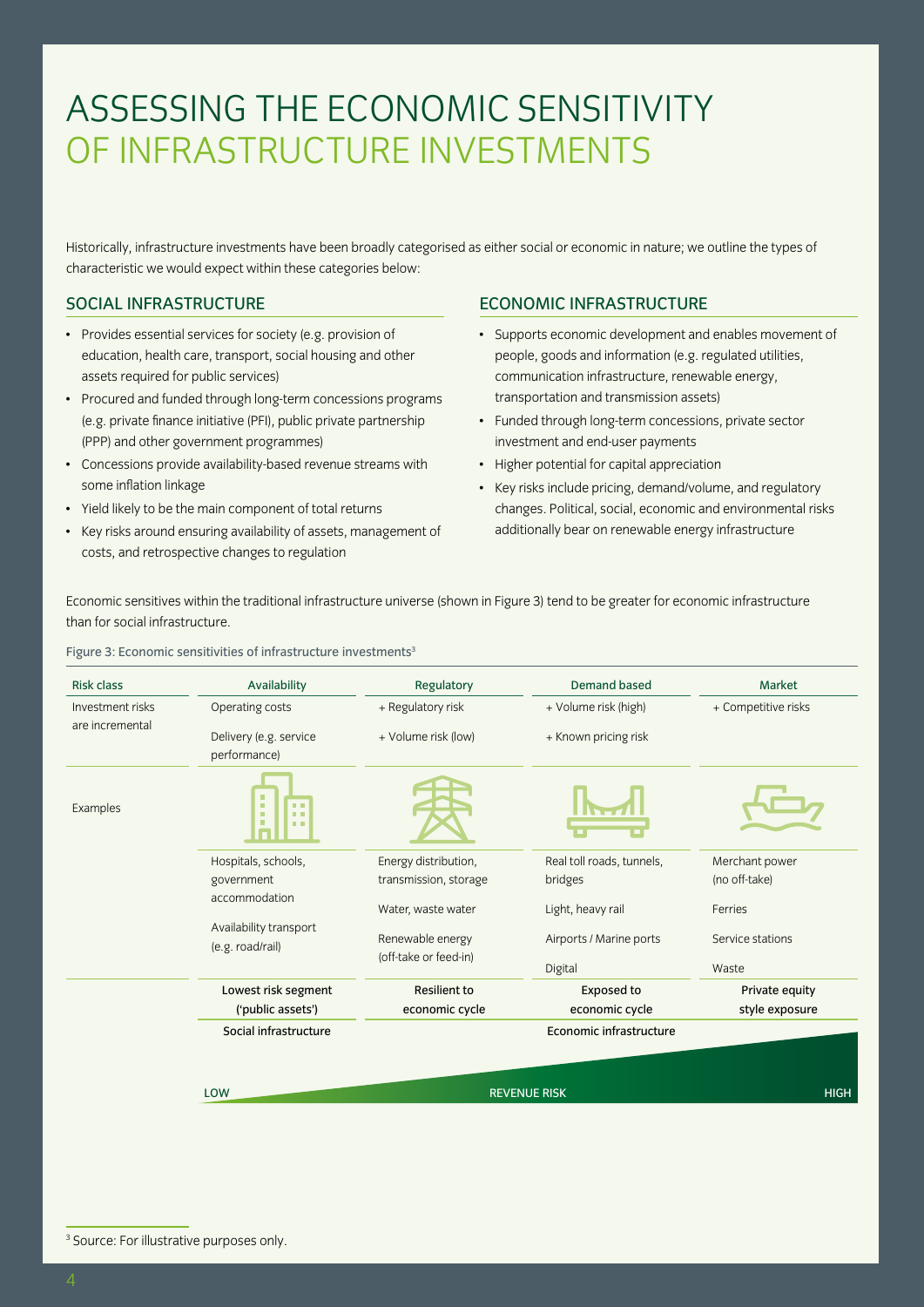# INFRASTRUCTURE IS A CORE PART OF OUR STRATEGY

Infrastructure has been a core element of our multi-asset strategy for many years. Our focus has been on less economically sensitive parts of the infrastructure universe – concentrating on assets that produce stable long-term cashflows, often linked to inflation, that can have a low beta to global equities.

As can be shown in Figure 4, to deliver our return objectives in a smooth manner, we operate a dynamic approach to asset allocation. We have significantly changed our exposures over time

as we adapt our cyclical positioning to the market outlook, but we have maintained our exposure to infrastructure within a tight range. This stems from our belief that our carefully selected holdings should provide both stable long-term returns and diversification benefits through a variety of market conditions.

|                                         | Cyclical<br>upswing |                         | Volatility and divergent<br>growth |                | Policy hope<br>versus<br>economic<br>fragility |              | Covid growth shock and<br>volatility versus stimulus |                |                           | Vaccines and economic<br>recovery |                |                |                |                |                |
|-----------------------------------------|---------------------|-------------------------|------------------------------------|----------------|------------------------------------------------|--------------|------------------------------------------------------|----------------|---------------------------|-----------------------------------|----------------|----------------|----------------|----------------|----------------|
|                                         | 2016                | 2017                    |                                    | 2018           |                                                | 2019         |                                                      | 2020           |                           |                                   | 2021           |                |                |                |                |
|                                         | <b>Dec</b>          | <b>Dec</b>              | Mar                                | Sep            | <b>Dec</b>                                     | Jun          | <b>Dec</b>                                           | Feb            | Mar                       | Jun                               | Sep            | <b>Dec</b>     | Mar            | Jun            | <b>Dec</b>     |
| Fixed income                            | 33                  | 36                      | 34                                 | 43             | 47                                             | 46           | 37                                                   | 38             | 44                        | 55                                | 50             | 39             | 30             | 31             | 33             |
| Government<br>bonds                     | 10                  | 14                      | 12                                 | 17             | 22                                             | 22           | 14                                                   | 21             | 26                        | 20                                | 13             | 11             | 11             | 13             | 23             |
| Investment<br>grade                     | 11                  | 10                      | 9                                  | 16             | 14                                             | 9            | 10                                                   | $\overline{7}$ | 14                        | 21                                | 20             | 10             | $\overline{2}$ | $\mathbf 0$    | $\mathbf 0$    |
| High yield                              | 6                   | $\overline{4}$          | $\overline{4}$                     | $\overline{4}$ | $\overline{4}$                                 | 6            | 6                                                    | $\overline{4}$ | $\overline{2}$            | 8                                 | 9              | 9              | 12             | 12             | 8              |
| Emerging<br>market bonds                | 5                   | 8                       | 9                                  | 6              | $\overline{7}$                                 | 9            | 9                                                    | 6              | $\ensuremath{\mathsf{3}}$ | 6                                 | 8              | 9              | 5              | 5              | $\overline{c}$ |
| Equity                                  | 38                  | 41                      | 21                                 | 24             | 12                                             | 29           | 37                                                   | 15             | 5                         | 20                                | 20             | 34             | 38             | 42             | 35             |
| <b>Real assets</b>                      | 12                  | 12                      | 12                                 | 12             | 10                                             | 11           | 10                                                   | 10             | 6                         | 8                                 | 10             | 12             | 14             | 16             | 16             |
| Commodities                             | 3                   | $\overline{\mathbf{c}}$ | 3                                  | $\overline{2}$ | $\mathbf{1}$                                   | $\mathbf{1}$ | $\overline{c}$                                       | $\mathbf{1}$   | 0                         | 0                                 | $\overline{2}$ | 3              | 4              | $\overline{7}$ | 6              |
| Infrastructure                          | 9                   | 8                       | $\overline{7}$                     | 8              | $\overline{7}$                                 | 8            | 8                                                    | 9              | 6                         | 8                                 | 8              | 9              | 10             | 9              | 10             |
| Total return<br>strategies              | 12                  | $\overline{4}$          | 15                                 | 15             | 14                                             | 8            | 11                                                   | 13             | 9                         | 10                                | 12             | 11             | 10             | 9              | 9              |
| [Total return<br>strategies<br>(gross)] | [108]               | $[71]$                  | [112]                              | $[124]$        | [69]                                           | [100]        | $[97]$                                               | [136]          | $[92]$                    | $[77]$                            | [87]           | [109]          | $[77]$         | [62]           | $[59]$         |
| Net cash                                | 6                   | 8                       | 17                                 | 6              | 17                                             | 6            | 5                                                    | 25             | 36                        | $\overline{7}$                    | $\overline{7}$ | $\overline{4}$ | 9              | 3              | $\overline{7}$ |
| <b>Total strategy</b>                   | 100                 | 100                     | 100                                | 100            | 100                                            | 100          | 100                                                  | 100            | 100                       | 100                               | 100            | 100            | 100            | 100            | 100            |

#### Figure 4: A history of our dynamic asset allocation over recent cycles<sup>4</sup>

<sup>4</sup> Source: Insight. As at 31 December 2021. Please refer to the risk disclosures at the back of this document. As at 31 December 2021. Data is given for a representative portfolio that adheres to the same investment approach as Insight's broad opportunities strategy. Positions are shown on a net basis with an additional line showing gross exposure for Total Return Strategies in brackets. Net exposure sums to 100%. Cash: Includes cash at bank, FX forwards and money market instruments. Please note that the total allocation may not total 100.0% due to rounding.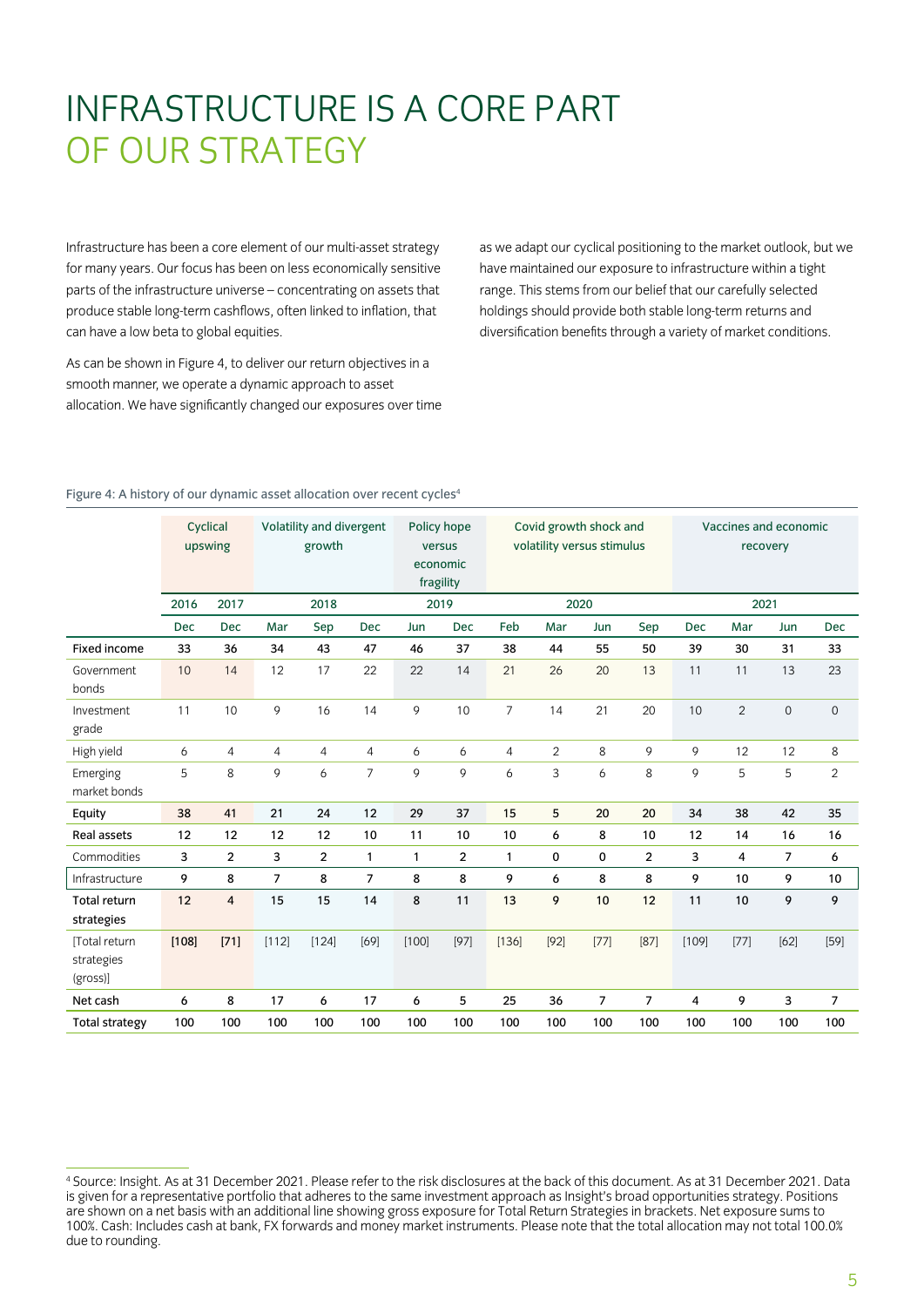# WE BELIEVE THIS EVOLUTION IS CREATING ASSETS THAT FIT WELL WITHIN A MULTI-ASSET STRATEGY

A key benefit to the way the market has evolved is that growth has primarily been in sectors that are more resilient to changes in the economic cycle. This differs to more economically sensitive infrastructure assets such as airports, where revenues can be more variable depending on economic activity. We outline this in Box 1.

When we search for infrastructure holdings that are suitable as part of a broader multi-asset strategy, we believe that the following sectors best fit the requirements of multi-asset investors:

**Example Exercise 2** Renewable energy, which is a rapidly growing sector that is at the more resilient end of the economic sensitivity spectrum. Within this, we would regard renewable energy assets with a high degree of contractual subsidy as having a lower sensitivity to the economic cycle. Bloomberg estimates that an additional 13.3 trillion US dollars of investment will be needed by 2050 to expand existing energy capacity, with 77% of this investment expected to go into renewables, which should present continued investment opportunities over time.

 $\checkmark$  Social infrastructure including investments that promote social development and quality of life and seek to have a positive impact on communities.

 $\checkmark$  Economic infrastructure that is resilient to the economic cycle (e.g. regulated water utilities, electricity distribution networks and digital infrastructure assets) and which we believe over time will benefit from more stable revenue streams.

 $\checkmark$  Infrastructure debt, linked to investments in social, renewable and economic infrastructure investments.

As more of these opportunities have become available, so we have shifted the composition of our infrastructure holdings over time, seeking stable returns and lower susceptibility to economic cycles across a diversified basket of companies.



#### Figure 5: Our infrastructure exposure over time<sup>5</sup>

<sup>5</sup> Source: Insight and Bloomberg. Data as at 31 December 2021.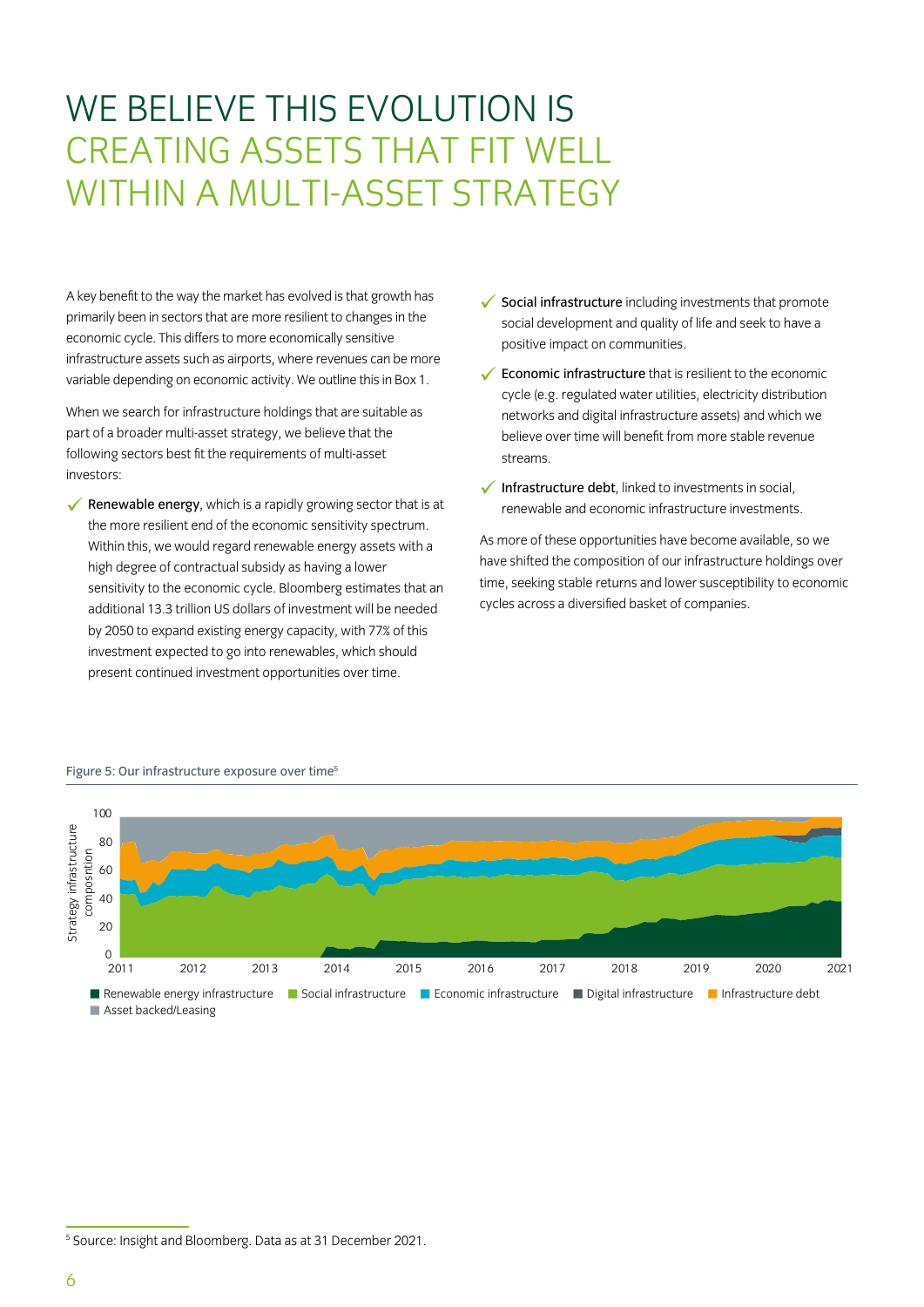

# ENGAGEMENT IS IMPORTANT TO ENSURE ESG GOALS ARE BEING MET

We ensure that all of our infrastructure holdings, or their underlying investment manager, are signatories to the UN Principles for Responsible Investment (PRI), all of them have sustainable investment strategies and many have key performance indicators that are explicitly linked to sustainability goals. However, we believe that active engagement also plays an important role to ensure that companies remain on track and progress. As part of Insight's approach to stewardship we require that a proprietary ESG questionnaire is completed, providing detailed answers on issues not covered within standard publications. Where we identify issues, or events justify it, this helps focus our research and engagement when meeting with the appropriate representatives of the company to discuss.

Over time, this engagement can often encourage greater transparency within official reporting, as companies gain a better understanding of the information their investors are seeking

#### RECENT EXAMPLES OF ENGAGEMENT

- $\checkmark$  Review of health and safety practices across our renewable energy holdings after an incident
- $\checkmark$  Engaging with the board of one holding regarding their low dividend coverage
- $\checkmark$  Engagement with investment managers regarding personnel changes, net zero targets and enhanced ESG reporting
- $\checkmark$  Engaging with the Foreign, Commonwealth and Development Office on MOBILIST<sup>6</sup> programme to address the sustainable development financing gap

<sup>6</sup> MOBLIST is a programme focused on mobilising public markets to catalyse new scalable and replicable financial products that support the Global Goals and net-zero transition. For more information see https://www.ukmobilist.com/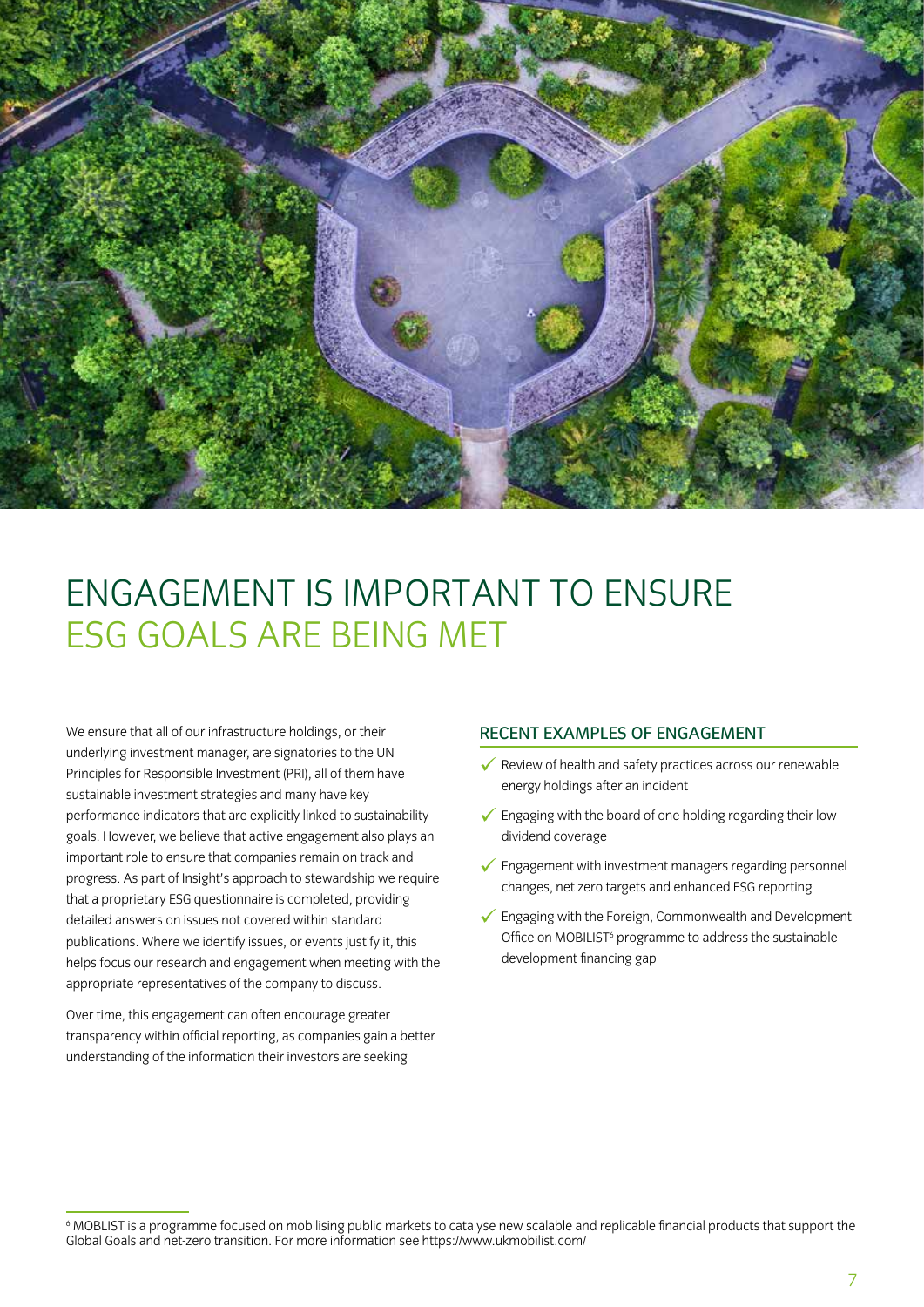### WE TARGET INFRASTRUCTURE INVESTMENTS THAT CONTRIBUTE TO UN SUSTAINABLE DEVELOPMENT GOALS

Infrastructure holdings play an important role in helping economies achieve UN Sustainable Development Goals. Investments within social infrastructure typically support sustainable development of communities while renewable energy infrastructure facilitate provision of affordable and clean energy.

Examples of companies in which we invest and the UN Sustainable Development Goals they assist with



Companies that we hold

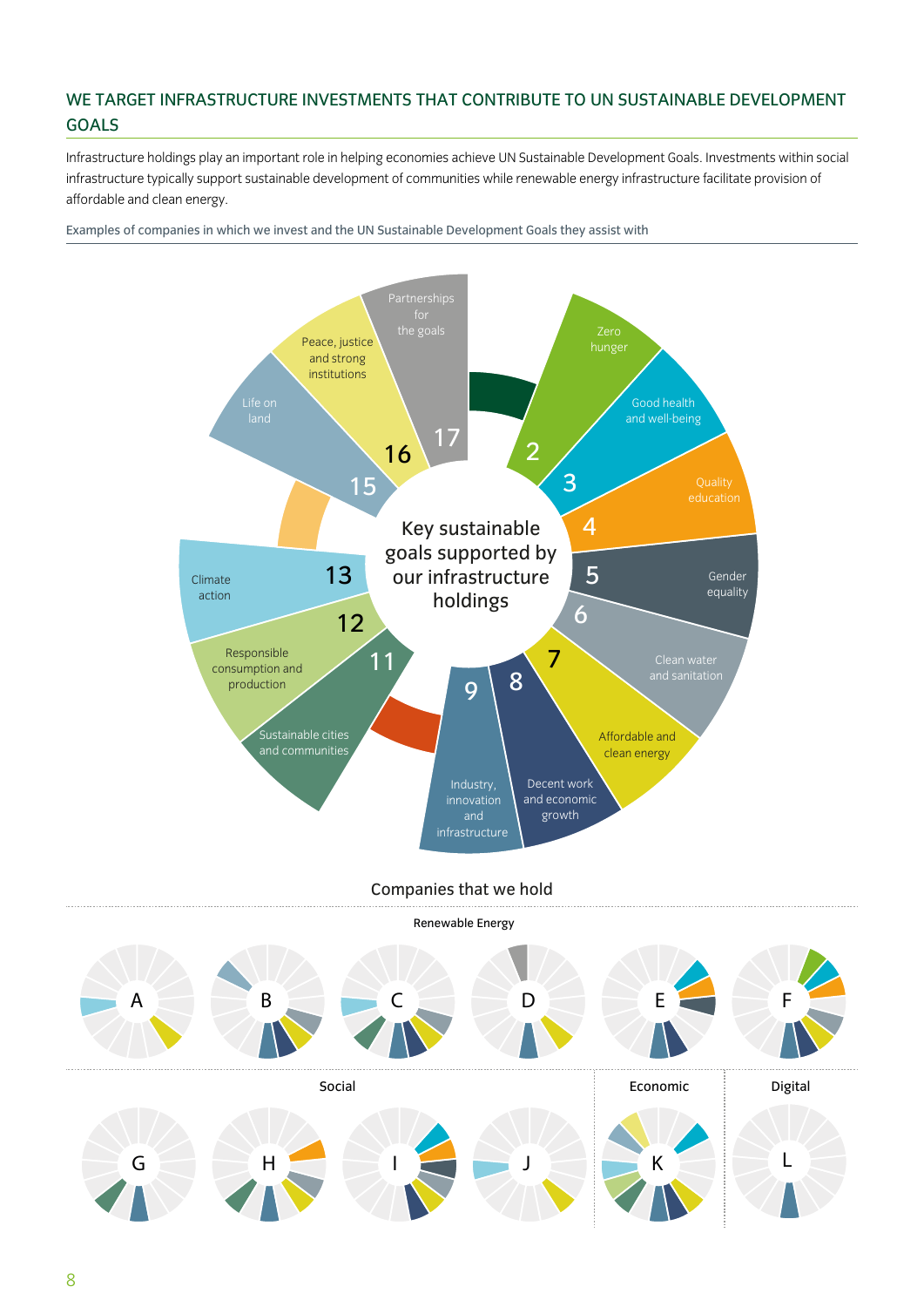### IMPORTANT INFORMATION

#### RISK DISCLOSURES

#### Past performance is not indicative of future results. Investment in any strategy involves a risk of loss which may partly be due to exchange rate fluctuations.

The performance results shown, whether net or gross of investment management fees, reflect the reinvestment of dividends and/or income and other earnings. Any gross of fees performance does not include fees and charges and these can have a material detrimental effect on the performance of an investment.

Any target performance aims are not a guarantee, may not be achieved and a capital loss may occur. Strategies which have a higher performance aim generally take more risk to achieve this and so have a greater potential for the returns to be significantly different than expected.

Portfolio holdings are subject to change, for information only and are not investment recommendations.

#### ASSOCIATED INVESTMENT RISKS

#### Multi-asset

Derivatives may be used to generate returns as well as to reduce costs and/or the overall risk of the portfolio. Using derivatives can involve a higher level of risk. A small movement in the price of an underlying investment may result in a disproportionately large movement in the price of the derivative investment.

Investments in bonds are affected by interest rates and inflation trends which may affect the value of the portfolio.

The investment manager may invest in instruments which can be difficult to sell when markets are stressed.

Property assets are inherently less liquid and more difficult to sell than other assets. The valuation of physical property is a matter of the valuer's judgement rather than fact.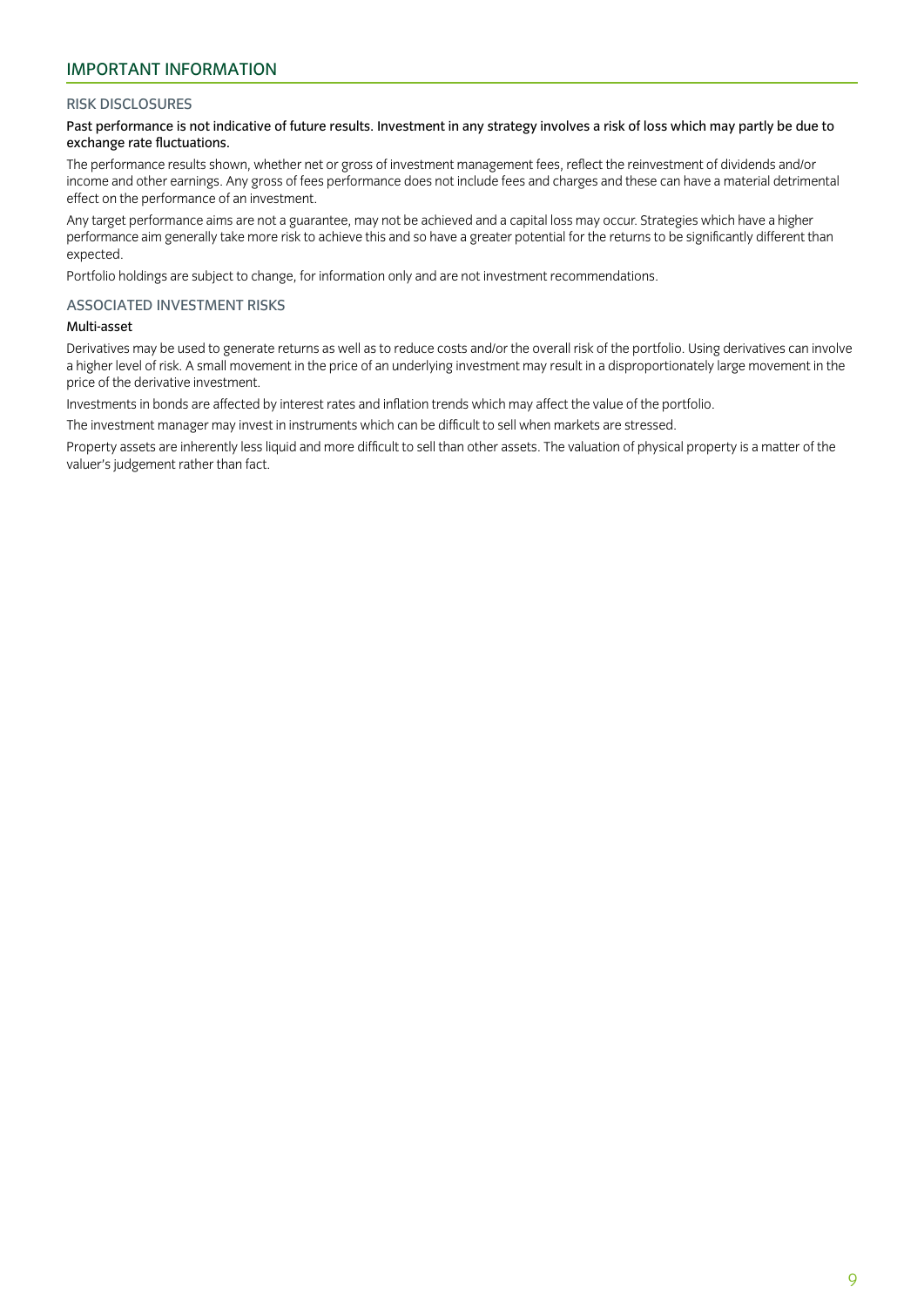### **CONTRIBUTORS**



Matthew Merritt Head of Multi-Asset Strategy Group



Steve Waddington Co-Deputy Head Multi-Asset Strategy Group



Shantanu Tandon Portfolio Manager Multi-Asset Strategy Group



Michael Ford Co-Deputy Head Multi-Asset Strategy Group



Jonathan Crone Portfolio Manager Multi-Asset Strategy Group



Gauthier Mavinga Portfolio Manager Multi-Asset Strategy Group



Jenny Pham Portfolio Manager Multi-Asset Strategy Group



Colin Bennett Portfolio Manager Multi-Asset Strategy Group



Abhijit Korde Portfolio Manager Multi-Asset Strategy Group



Marcus Williamson Portfolio Manager Multi-Asset Strategy Group



David Hillier Portfolio Manager Multi-Asset Strategy Group